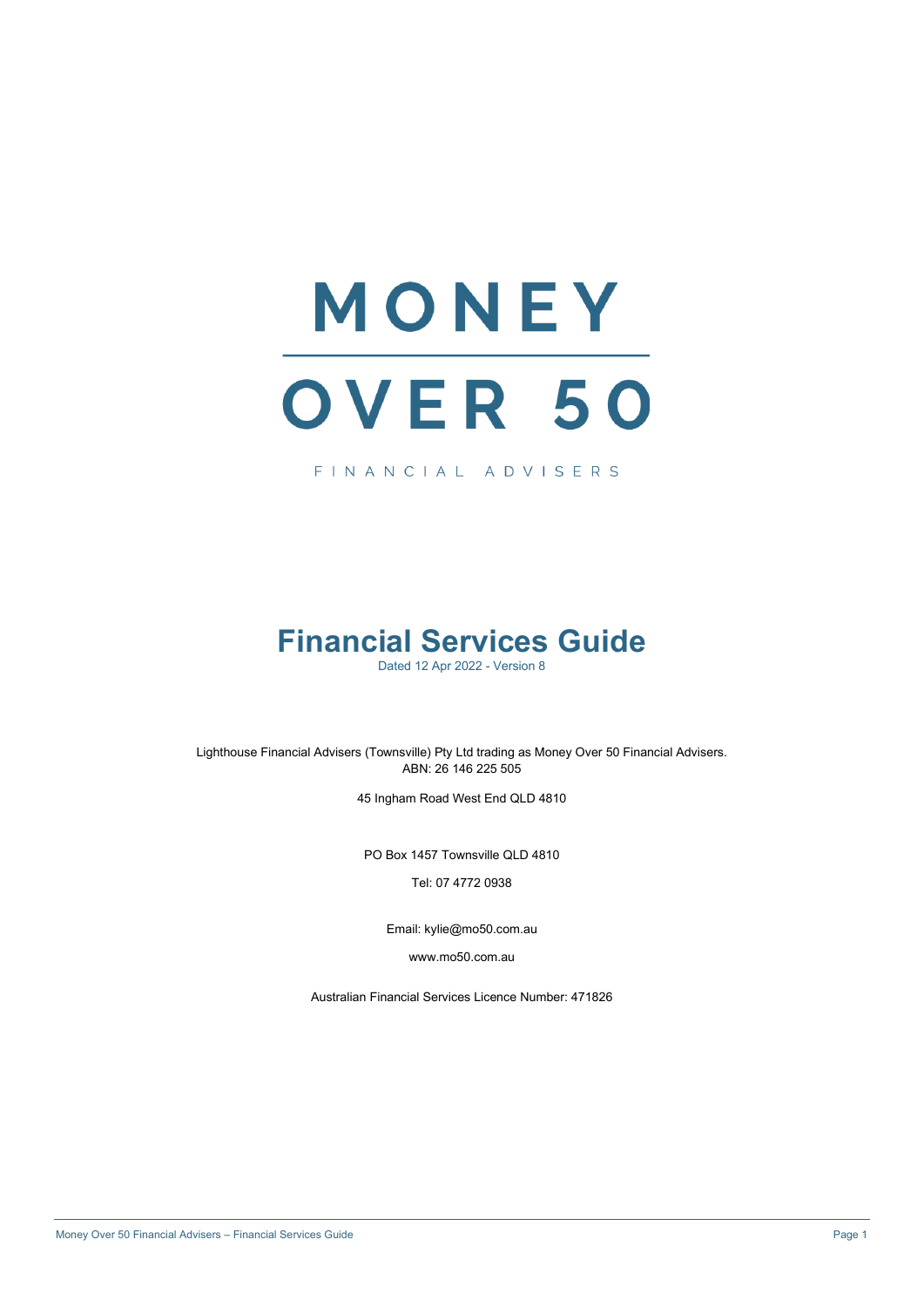# **Introduction**

To help you get to know us and decide whether to use our services, we have prepared this Financial Services Guide (FSG) which is designed to explain:

- 1. Who we are
- 2. How we can help you
- 3. How we are paid
- 4. Your Financial Adviser's information
- 5. Your privacy
- 6. If you have a complaint
- 7. Other important information

Throughout this FSG, Money Over 50 Financial Advisers Pty Ltd is referred to as "Money Over 50", "we", "us", "our", "the licensee" or any variations. The term "Financial Adviser" refers to authorised representatives.

If you need more information or clarification, please contact us.

# **1. Who we are**

Money Over 50 was established in 2010 by Michael Hogue. Michael was joined by Kylie Hatfield and Dallas Davison a short time later. Ali Hogue joined Money Over 50 in 2019. Over time we have progressed from financial advisers who provided 'generalist' advice to providing 'specialist advice' helping people aged over 50 to retire with confidence.

Dallas Davison and Michael Hogue are the Financial Advisers who develop the financial strategies and provide the advice aimed at you being able to retire with confidence.

Kylie Hatfield is our Director of Financial Doing. We have a saying that "financial planning is useless without financial doing". After Michael and Dallas have developed your financial strategies, Kylie takes over and helps to put your recommendations into place. Kylie is a naturalborn-helper and makes the normally daunting task of implementing our financial strategies a seamless experience for our clients.

Ali Hogue is our Financial Paraplanner and assists Dallas and Michael with the development of financial strategies, research, and calculations amongst a range of other things.

You are in good hands with a team that cares - Money Over 50 is owned wholly by Michael, Dallas, and Kylie.

# **2. How we can help you**

At Money Over 50 we help people over 50 retire with confidence. Most of our new clients come to us for the first time when they are aged somewhere between 50 – 55. Whilst each new client is unique in terms of their goals, the three-main-ways that we can help are:

#### **Initial Financial Advice**

- 1. **Minimising your Tax**. For the average couple that come to see us for the first time, it is not uncommon for us to uncover that they are paying an additional \$7,790 p.a.\* or more in yearly taxes than they need to be. We identify the extra tax that you are paying now and show you how you could save this amount and accumulate it to your superannuation fund instead.
- 2. **Add an extra \$500,000 to your superannuation balance over the last 10 years of your working life**. We find that most couples are going to be short of where they need to be at retirement by around half-a-million-dollars. We develop strategies to bridge this gap.
- 3. **Be in the position to live tax-free during your retirement.** Our strategies aim to put our clients in the position where they will never pay even \$1 of tax ever again after they have retired. We

can assure you that our strategies are perfectly legal, it's all about having the right plan to use legislation to your advantage.

If you are still working towards retirement, this is how we can help you. Of course, we can also help you if you are retiring sooner than that, or if you have already retired.

#### **Ongoing Financial Advice**

The three-main-changes that can derail your retirement plans are: changes to legislation; changes to economic conditions; and changes to your personal situation.

We are continually researching legislation such as tax changes so that you don't need to be worried that you aren't keeping up with the latest amendments. During times of economic uncertainty such as Covid-19, we are continually reaching out to our clients to tell them exactly what they need to do.

We conduct Progress Meetings (review meetings) with you during June (end-of-financial-year) and December (end-of-calendar-year) to make sure that you are taking advantage of everything that you can take advantage of and that you are on-track to achieve your goals.

Almost all our clients lead busy lives and want to outsource as much of their retirement planning strategies to us as they can. We provide "peace of mind" that you are taking advantage of everything that you can to be able to retire confidently.

\* Example based on a couple who have marginal tax rates of 32.5%. Assumes both members of a couple receive employment income of \$80,000 each before tax, with 10.0% employer super guarantee contributions (\$8,000 p.a. each). Each person makes and claims \$19,500 each / \$39,500 couple as voluntary additional deductible contributions to superannuation resulting in a combined total improved tax position of \$7,790 p.a. (\$39,500 \* (Marginal tax rate 32.5% + Medicare Levy 2% – Concessional contribution tax rate 15% + Offsets)). If you are on a lower or higher marginal rate of tax your results will differ.

# **3. How we are paid**

We receive fees for initial advice, implementation, and ongoing advice. We also receive commission for insurance products you purchase. Your financial plan will outline all fees and commissions inclusive of GST.

#### **Initial consultancy**

The cost of our initial consultation is \$990 including GST. Our one-off consultancy fee comes with a money back guarantee. If you don't believe that you got your money's worth, we'll refund your fee.

What is included:

- A high-level discussion of:
	- Your retirement goals.
		- The level of retirement savings that you would need to accumulate to be in the position to retire.
		- A calculation of where the level of retirement savings that you are on track for at retirement.
		- Financial strategies that would be suitable to maximise your retirement savings.
- A question-and-answer session for any questions that you might have.
- A summary of our discussions will be provided to you post meeting.
- One (1) hour of meeting time.

#### What is not included:

Please note that this meeting is a general advice and factual information meeting and not a personal advice meeting.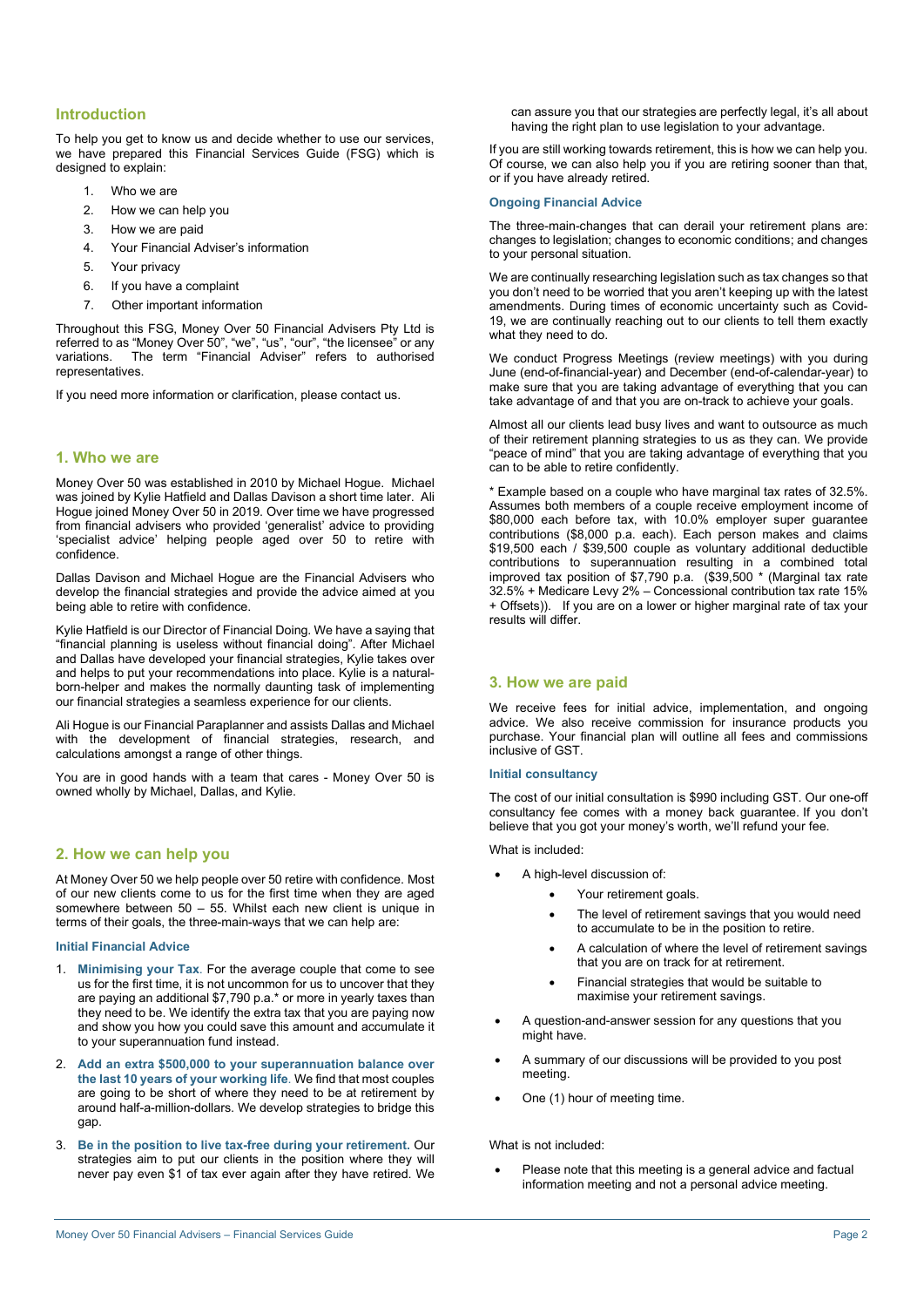We conduct Progress Meetings (review meetings) with you during June (end-of-financial -year) and December (end-of-calendar-year) to make sure that you are taking advantage of everything that you can

**Ongoing financial advice: full-service client** 

take advantage of and that you are on-track to achieve your goals. Our annual financial advice fee pays for our time and any alterations to your financial strategies necessary due to legislation changes, economic condition changes, or changes to your personal situation.

Legislation prohibits us from being able to provide you with personal financial advice during our initial consultation. If you wish to receive personal advice from us, we will discuss this further with you during our meeting and provide a quote for personal advice to you where appropriate. Pleas[e click here](https://moneysmart.gov.au/glossary/general-and-personal-advice#:%7E:text=Personal%20advice%20is%20a%20recommendation,act%20in%20your%20best%20interest.&text=Simple%2C%20single%2Dissue%20advice%20%E2%80%94%20Help%20with%20one%20financial%20issue.)

After your initial consultancy meeting, we may provide you with a quote to become a full-service client of Money Over 50 Financial

Our fee for initial financial advice for a full-service client is up to 2.00% of your Retirement Savings balances (with a \$10,000\* minimum initial financial advice fee) and is payable during the first 12 months of your financial plan. Your Retirement Savings are defined as the combined value of any superannuation, pension, and investment balances that we provide advice to you on. For example, a 2.00% initial advice fee charged on a \$500,000 Retirement savings balance equates to

The initial advice fee covers the cost of our initial meetings; developing financial strategies; preparing your Statement of Advice; implementing the strategies and meeting with you for your first two Progress Meetings held in June and December of each year.

Before providing you with initial financial advice we will prepare an Initial Financial Advice Agreement that sets out what our initial advice will cover and how much it will cost. Rest assured that you would not incur any costs until you have had a chance to read over and accept

\* The fee may be reduced at our discretion depending on the situation and

Our annual financial advice fee for the second and subsequent years of your financial plan is up to 1.00% of your Retirement Savings balances (with a \$6,000 p.a. minimum on-going financial advice fee). The annual financial advice fee covers the advice we provide for a 12-

For example, a 1.00% annual fee charged on a \$600,000 balance equates to \$6,000 p.a. If the product balance grows to \$650,000, then the 1.00% annual fee increases to \$6,500 p.a. for the following 12-

for further information.

\$10,000 inclusive of GST.

the agreement.

month period.

month period.

complexity of the advice provided.

Advisers.

**Initial financial advice: full-service client** 

Before providing you with ongoing financial advice we will prepare an annual financial advice agreement that sets out what our ongoing advice will cover and how much it will cost. Again, you would not incur any costs until you have had a chance to read over and accept the agreement.

Initial and Annual Financial Advice Fee variations - in limited circumstances (less than 1% of the time) you may have a complex situation that requires significantly more input from us. In these cases, your fees may be altered to reflect this. If this were the case, it would be reflected in your Annual Financial Advice agreement, and you would not incur any costs until you have had a chance to read over and accept the agreement.

#### **Commission**

In limited circumstances (less than 10% of the time) we may recommend life insurance products, provided your needs warrant it. Commission is generally payable by life companies when we recommend insurance products. The commission is factored into the annual premium and may range as follows:

- Starting from 1 January 2020, upfront commissions will be capped at 66% from 1 January 2020.
- Starting from 1 January 2018 ongoing commission will range from 22% to 33% for advice where an ongoing insurance commission is paid.

Further details about commissions and or other benefits your adviser receives for recommending insurance will be available to you when specific recommendations are made in the Statement of Advice or Record of Advice.

Money Over 50's staff members Michael Hogue, Dallas Davison and Kylie Hatfield have a beneficial ownership interest in Money Over 50 via related entities.

# **4. Your Financial Advisers are:**

#### **Dallas Davison**

Your Financial Adviser, Dallas Davison is authorised by Money Over 50 and Lighthouse Financial Advisers (Townsville) to provide financial advice.

Authorised Representative #449702

Email address: dallas@mo50.com.au

**Education and Qualifications**

MFinPlan. Adv. Dip FP.

#### **Experience**

Dallas has worked in the Financial Planning industry since 2012 and first became registered as an authorised representative in December 2013.

#### **Memberships**

Dallas is registered with the Tax Practitioners Board as a tax (financial) adviser.

#### **Michael Hogue**

Your Financial Adviser, Michael Hogue is authorised by Money Over 50 and Lighthouse Financial Advisers (Townsville) to provide financial advice.

Authorised Representative #242947

Email address: michael@mo50.com.au

**Education and Qualifications**

B Bus. Dip FP.

CERTIFIED FINANCIAL PLANNER®



#### **Experience**

Michael has worked in the Financial Planning industry since 2001 and first became registered as an authorised representative in December 2003.

#### **Memberships**

Michael is a CFP member of the Financial Planning Association and is registered with the Tax Practitioners Board as a tax (financial) adviser.